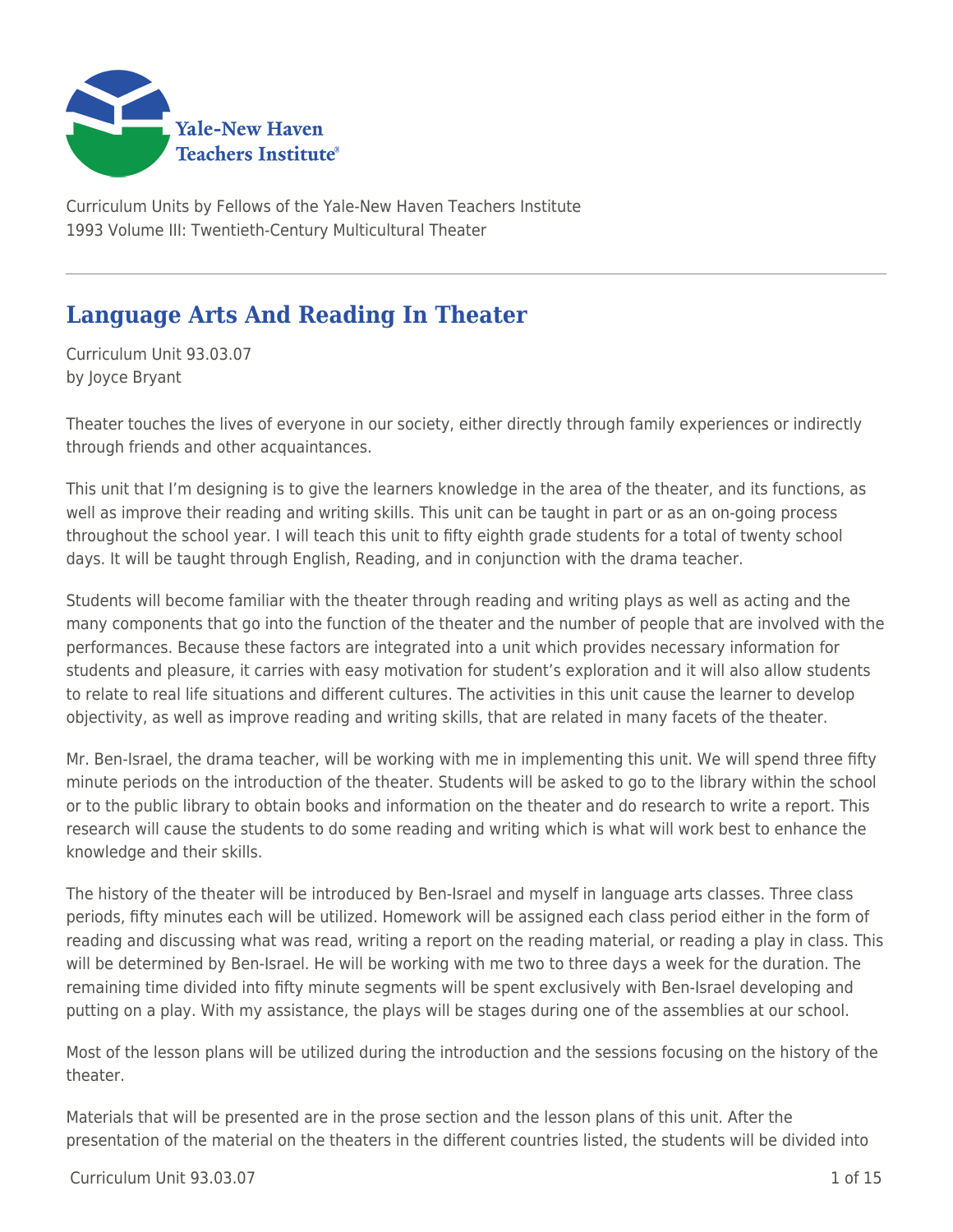groups. Each group will be assigned a country. They will be required to do some in-depth research and present their findings to the class. This will assist them in their understanding of the theater while it puts to use their skills in reading and writing.

It is my intent that the learner's skills sill grow and knowledge will increase with adequate use of this unit, and the learners will become literate to some degree within the area of the theater.

The theater by its specialized characteristics, makes it relevant to a classroom composed of several ethnic groups typical in the New Haven School System. My overall strategy is to raise pertinent questions and present materials which will allow students to focus on issues dealing with the theater and its functions and performances.

Questions such as what is theater, how did the theater get started, who are the performers, how are they trained, and who are the people behind the scenes, and what are their functions will be raised.

Theater is an art form that involves the creative efforts of a large number of people. During dress-rehearsal periods the products of their combined efforts, scenery, costumes, properties, lights and sound are put together with the practiced motions and dialogue of the actors, and the result is theater art. The action and drama are carried forward by and through the characters in the play as portrayed by the actors. As the prime moving forces in the play, the actors are usually the center of attention during the performance, and all other elements of the production should aid the actors in their portrayal.

A theater is a place, indoors or outdoors where people perform before an audience. The people who perform, are called actors, they act in plays in an area called the stage. A stage can be a raised platform , or the part of a floor in a room. The audience which may be one person or thousands, is a very important part of theater because it is for the audience that the actors act and the playwright writes.

A theater can be almost anywhere, in a home, school auditorium, park, large-city auditorium, or a small town hall. Theater is applied to films and to television and it means action. It is also used in connection with performances on a stage by live actors.

The theater is one of the most complex of the arts. It requires many kinds of artists for its creation. These specialists include playwright, performers, director, scene designer, costumer, lighting designer, stage manager and various technicians. For many productions, composers, musicians, and a choreographer is needed. The theater is sometimes called a mixed art because it combines the script of the playwright, the environment created by the scene designer, and the speech and movement of the performers.

In the earliest theatrical performances, the dramatist performed all artistic functions, including acting. Gradually specialists developed and the various theater arts emerged.

# **People of the Theater**

People of the theater are actors, either amateur of professional. An amateur or non-professional actor receives little or no pay for his or her performance. A professional actor may make his/her living or part of it by acting. Amateur acting is as old as man. Thousands of years ago the first actors danced and sang in religious ceremonies and the spoken words came later. Today amateur actors appear in school and church plays and in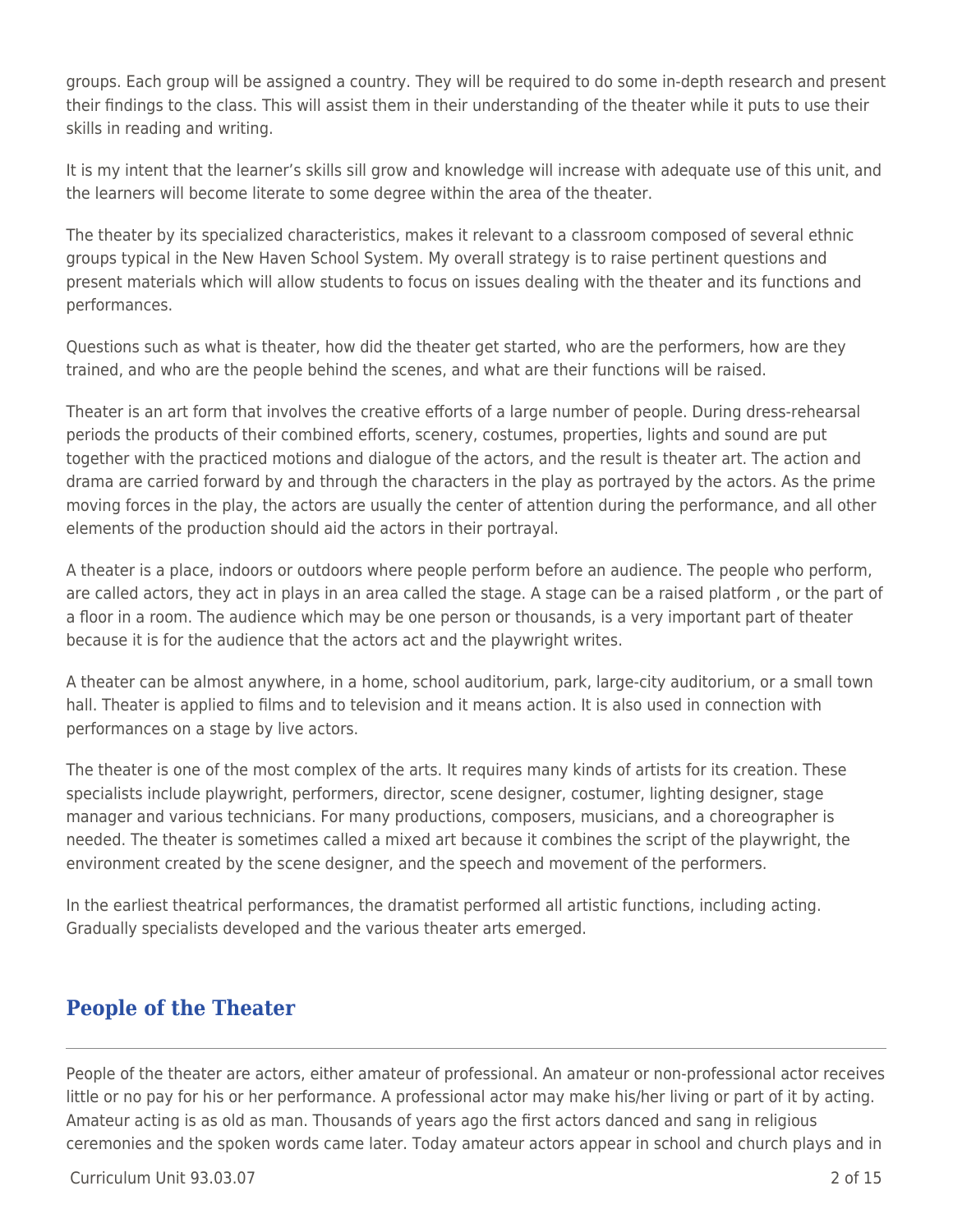community-theater productions. Professional actors became established during the sixteenth century. In Italy and in France women did not take part in plays until near the end of the sixteenth century, and it was almost one hundred years later before actresses performed in England. Before that time men and boys acted women's parts. For a long time the profession of acting was not considered to be a respectable one.

Today most professional actors attend schools and study what they need to know as actors before they begin work in the theater. The actors study voice, speech and characterization, also body movement and dance so that they will know how to move on stage. Anyone interested in becoming an actor should realize that acting is a disciplined craft demanding hard work. Learning to act can be a lifetime job.

There are several other people connected with the theater. Among them are playwrights, also called dramatists, directors, producers, scenic designers, lighting designers, costume designers, stage managers, and the backstage crew.

The playwright writes the plays, stories or a book which contains the dialogue and action. Through characters the playwright directs his comments and/or draws pictures of the people and their lives at the time in which the play is set. The director is a very important person because the director stages the play, choosing the cast of actors, guides them during rehearsals, and helps to interpret what the playwright has written. The director coordinates the tasks of all of the people working in the production, including the designers of the scenery and costumes. The director has become more and more important in the theater.

The producer presents the play after he selects the director and the people who will work on the production. The producer rents the theater, pays the salaries and bills, and takes in the money from the sale of the tickets. In amateur theater the producer often directs and takes on the other duties as well. The set designer plans, designs and oversees the construction of the scenery or setting for the play. Lighting on stage consists of much more that just brightening the stage area so that the audience can see what is happening. It also helps to create a certain mood or set a particular atmosphere for the play. The costume designer designs the clothes the actors will wear on stage. They must be familiar with the principles of art, the period, and how to use color, light and line. The backstage crew includes the stagehands, who carry scenery and furniture on and off the stage and who will operate the curtain and the electricity.

# **The Stage Manager**

The stage manager is one of the most important technical people in the theater. He is truly responsible for the coordination of the various components which will make up the production. Through the headset he wears, which is plugged into the backstage theatre board, he has audio and visual contact with all the production components. He aids in the timing and the direction of the stage hands; raising and lowering the curtain, the removal or the addition of scenery at the proper intervals, the actors; for places backstage, and before

on-stage entrances, the lighting booth; directing the correct time for the proper light cues, calling to their places the orchestra and its conductor should there be music, as well as various other people and components befitting the particular production being mounted. The stage managers presence is necessary and required during all rehearsals for the two to three week period call production weeks. During this time period, all of the different peoples and their components and different functions, will assemble in the rehearsal hall and/or theater in order to bring to fruition the full production. During the actual performance, the stage manager is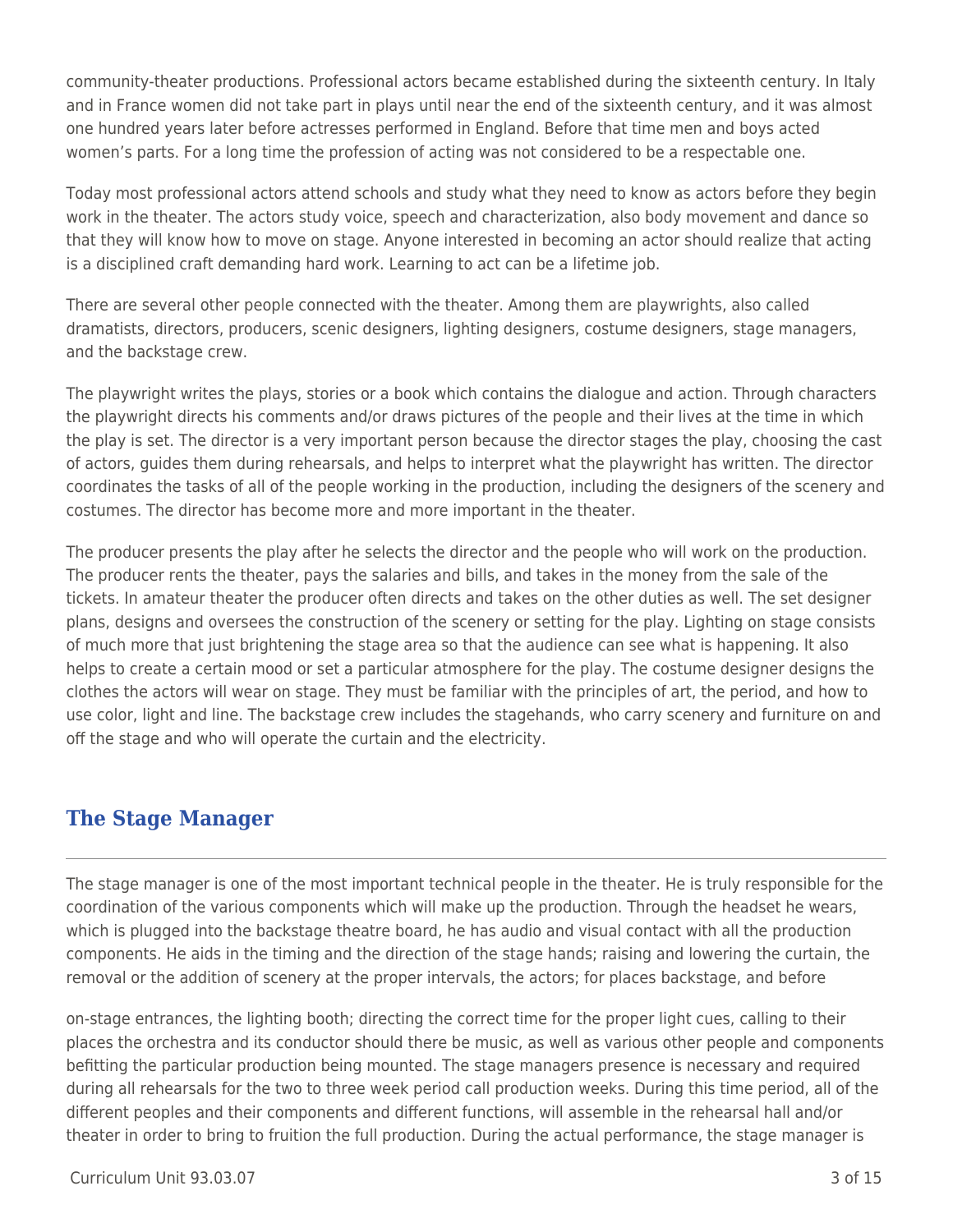backstage, wearing his headset, to insure that under his direction all rehearsed cues and duties are performed properly and in their timely fashion as noted in his copy of the script.

Every country in the world had some form of theater. Because theater is an art, it is international and knows no boundaries and it is part of a country's culture. Many countries have subsidized theaters or they are financed by their government. Some governments control their theaters. In addition to the government subsidized theaters, there are commercial theaters financed by individuals. Commercial and subsidized theaters are both important. However, the commercial production will continue only as long as it makes money. The important theater centers are where the largest number of theaters and theatergoers can be found. Some important theater centers of the world are Germany, France, England, Russia, and the United States. A short history of theaters in these countries will give the students some background information and will aid them in their research of some of the famous theaters.

## **Germany**

West Germany has more than 200 theaters, over half of them built since 1950. They play to audiences every night for 10 months in each year. Most of the theaters have permanent acting companies, who perform in repertory.

Unlike other countries, Germany has no main theater center. One reason is that Germany was not a unified nation until after the Franco-Prussian War in 1870. Before that time each little kingdom or principality supported it own theaters.

In the 1920's Germany's theaters became noted for their imaginative staging. Noted directors included the Austrian Max Reinhardt, who later directed in the United States.

When Hitler took over Germany in 1933, theaters lost their freedom. With the end of World War II, theaters again became independent and presented the best in drama-by such writers as Goethe, Schiller, and Hauptmann.

East Germany has more than 80 theaters, of which the most famous is the Berliner Ensemble in East Berlin. It presented several of the first productions of plays by Bertolt Brecht, one of the great modern playwrights.

## **France**

France's most famous theater, the Comedie-Franciase, began in 1680 under the patronage of King Louis XIV and has continued ever since. This repertory theater is noted for its production of the great French dramatists Corneille, Racine and Moliere. It is often called the theater of Moliere because it presents his works in a style that has never been surpassed.

Paris has 80 commercial theaters in operation. In addition to the Comedie-Franciase, there are two other important government sponsored theaters: the Theatre National Populaire, founded in 1920, and the Odeon-Theatre de France, formed in 1959. The government has established theater centers in five places in France so that theater would be able to people other parts of the country. Since 1959 France has had a minister of state for cultural affairs, who supervises all government-supported theaters and keeps the standards of production high. The theatrical companies of many of these cities tour neighboring cities for the benefit of the people who living in them. The oldest theater in the world, the Comedie-Franciase, is still operating in Paris.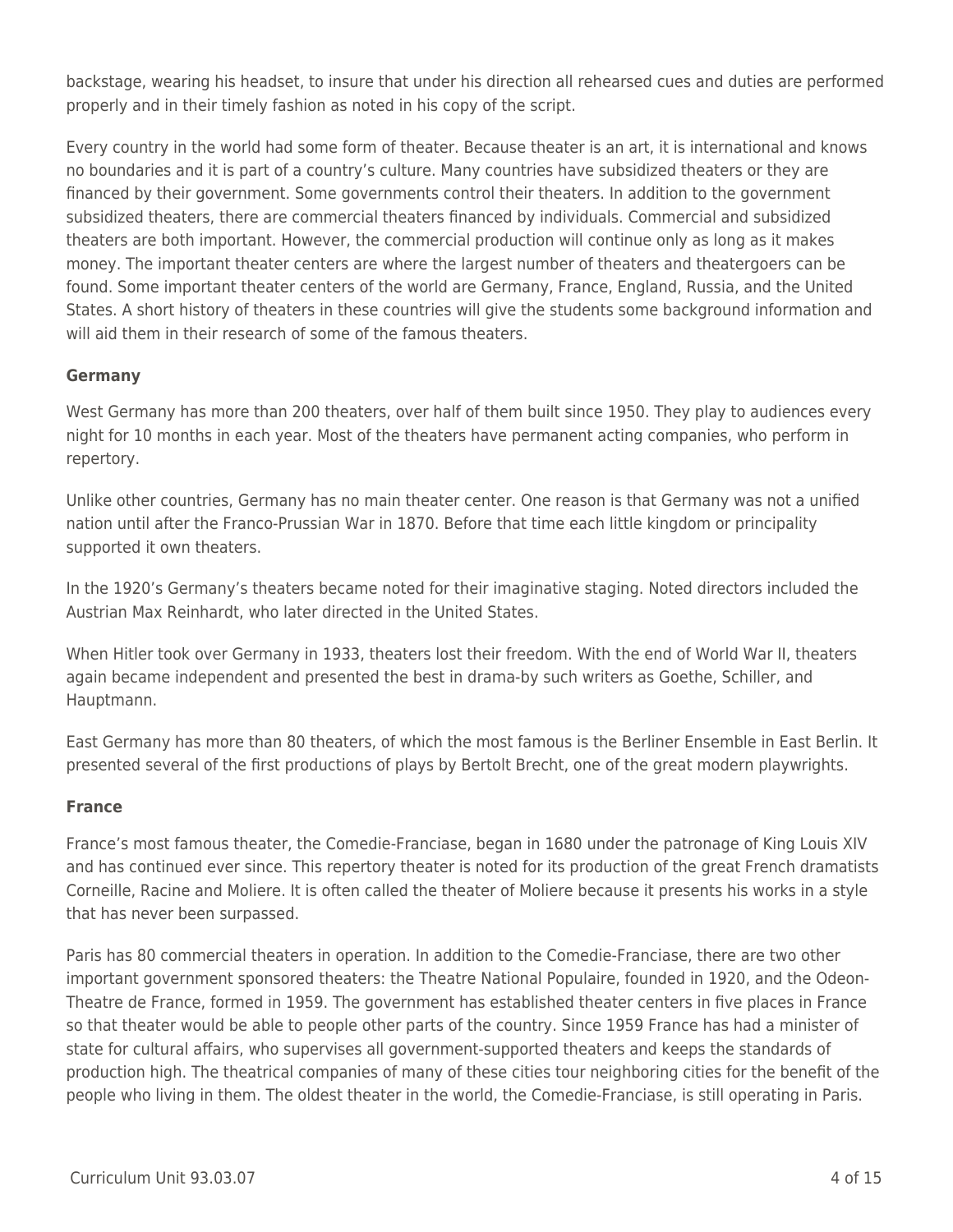## **England**

Theater has flourished in England for centuries. It started there as in other countries, in religious ceremonies. Priests in the Middle Ages acted out Bible stories as part of the church services. Later, dramatized Bible stories were performed in churchyards and marketplaces. These drama became known as miracle and mystery plays. Tradesmen such as bakers, leather workers, and cabinetmakers, performed in these plays. They took pride in acting and handed down the privilege of performing in these plays from generation to generation.

From the marketplaces and streets, actors moved into the courtyards and palaces of the nobles and became professional actors. In the latter part of the 16th century, several important theatrical events took place. The talents of two great playwrights Christopher Marlowe and William Shakespeare came to the forefront. The first theater was built in London in 1576. Soon other theaters sprang up, including the Globe, where Shakespeare acted in his own plays. No Longer were plays performed only for the nobles. All the people enjoyed the performances.

During the early part of the 17th century the Puritans closed the theaters, but they reopened in 1660. New plays written and performed for nobles and fashionable society were called comedies of manners or Restoration plays. By the 19th century the theater again became a theater for all people. Amateur dramatic groups that were begun in that century helped popularize the theater by presenting plays for their own and the neighbor's enjoyment. Today amateur groups number in the thousands in England.

## **Russia**

Konstantin Stanislavski and Nemirovich Danchencko are the two people associated with the most famous theater in Russia, the Moscow Art Theater. It was founded in 1898 and shaped into one of the finest acting companies in the world and it has been called the theater of Chekhov because it staged the first productions of Anton Chekhov's works, Russia's greatest playwright.

The Soviet Union, now called Russia, has many theaters, all of which are financed and controlled by the government. The two main theater centers are located in Moscow and Leningrad. Leningrad is now St. Petersburg. Theaters in Russia differ from other independent theaters throughout the world because of their government regulations; however, today there are several independent theaters located in Russia.

## **United States**

Theaters in America began somewhat like those in other countries. After the Revolutionary War, theatrical companies were organized and began to perform in cities along the eastern coast and also traveled inland. Touring companies became a necessity because of the size of the country. In the early days few people living away from the eastern cities could not see theatrical productions, so the companies went to them. Stock companies flourished between 1890 and 1925. Two important organizations helped stimulate theater in the United States, the American National Theater and Academy, and the American Educational Theater Association.

One of the countries earliest theatrical performances took place at William and Mary College in 1736. The United States has more university theaters than any other country because of its many colleges and university theater departments.

New York, Chicago, and Los Angeles are the major theater centers in the United States. Small theaters can be found in almost every city and town.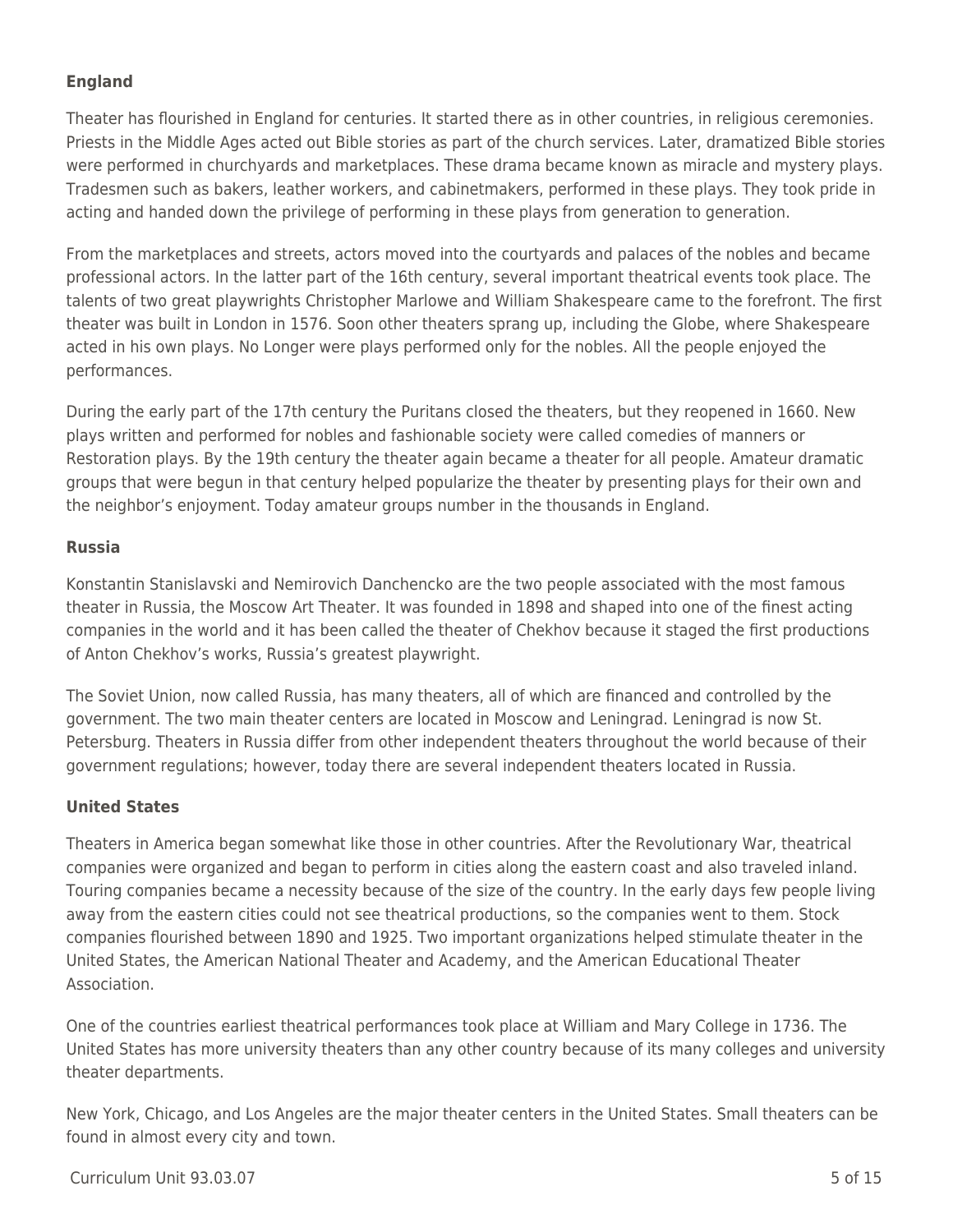Prior to beginning the lesson plans, I will have students read these two books, Plays Children Love and You Can Put on A Show. These books are in the school library and in the public libraries.

As the unit is being implemented and the lesson plans are being carried out the classes will be preparing to produce a one act play in conjunction with the drama teacher, Mekah-El Ben Israel at the end of the unit.

# **Theatre Architecture**

Architecture is the art and the technique of the building, employed to fulfill the practical and expressive requirements of civilized people. Almost every settled society that possesses the techniques for building produces architecture. It is necessary in all but the simplest cultures. Without it, man is confined to a primitive struggle with the elements; with it, he has not only a defense against the natural environment but also the benefits of a human environment, a prerequisite for and a symbol of the development of civilized institutions.

The characteristics that distinguish a work of architecture from other man-made structures are: (1) Its suitability to use by human beings in general and its adaptability to particular human activities. (2) The stability and permanence of its construction. (3) Its communication of experience and ideas through form.

All these conditions must be met in architecture. The second is a constant, while the first and third vary in relative importance according to the social function of the buildings.

In considering the form of the modern theater building and its physical aspect, and in tracing the origins and development of that form from the earliest known theatres of Europe, is it well to keep in mind the basic meaning of the word "theatre." From the Greek translation, it means roughly "a place for seeing." Today theater is a building or a place furnished with seating for the audience, and a stage or space where plays, musicals or dramatic spectacles are performed.

Theaters originated in Greece with the rites of the God Dionysus, first as temporary installations and later as outdoor architecture using the natural slopes and curves of the hillsides to bring the spectacle closer to the stage and to avoid the need for substructures. The Greek theatre was monumentalized and modified by the Romans, whose arches and vaults allowed construction of sloping seats from level foundations. In the middle ages churches and temporary structures were used for dramatic purposes, and in the Renaissance Roman theatres were occasionally revived. The 17th century development of opera, drama and ballet in Europe brought about a revival of theatre building, but in a new form conceived to satisfy class and economic distinctions. A flat or inclined pit accommodating standing patrons, tiers of boxes rose vertically above in a horseshoe plan and permanent covering for both acoustics and comfort made artificial lighting an important feature in theatrical performances. The modern theatre, while greatly improved in efficiency by new acoustical methods and materials, has kept much of the baroque form, though it provides seating throughout. In spite of its cultural importance, the motion picture has had little impact on the effect of theater design.

The auditorium is distinguished by the absence of stage machinery and by its greater size. The development of large symphony orchestras and choirs, and of the institution of lectures, symposiums, and mass meetings, combined with growing urban populations produced modification of the theatre.

The first Greek theatres were little more than marked-out dancing circles, each around an altar, at the foot of hillsides on which spectators stood or sat. From this natural form the first built theatres took their main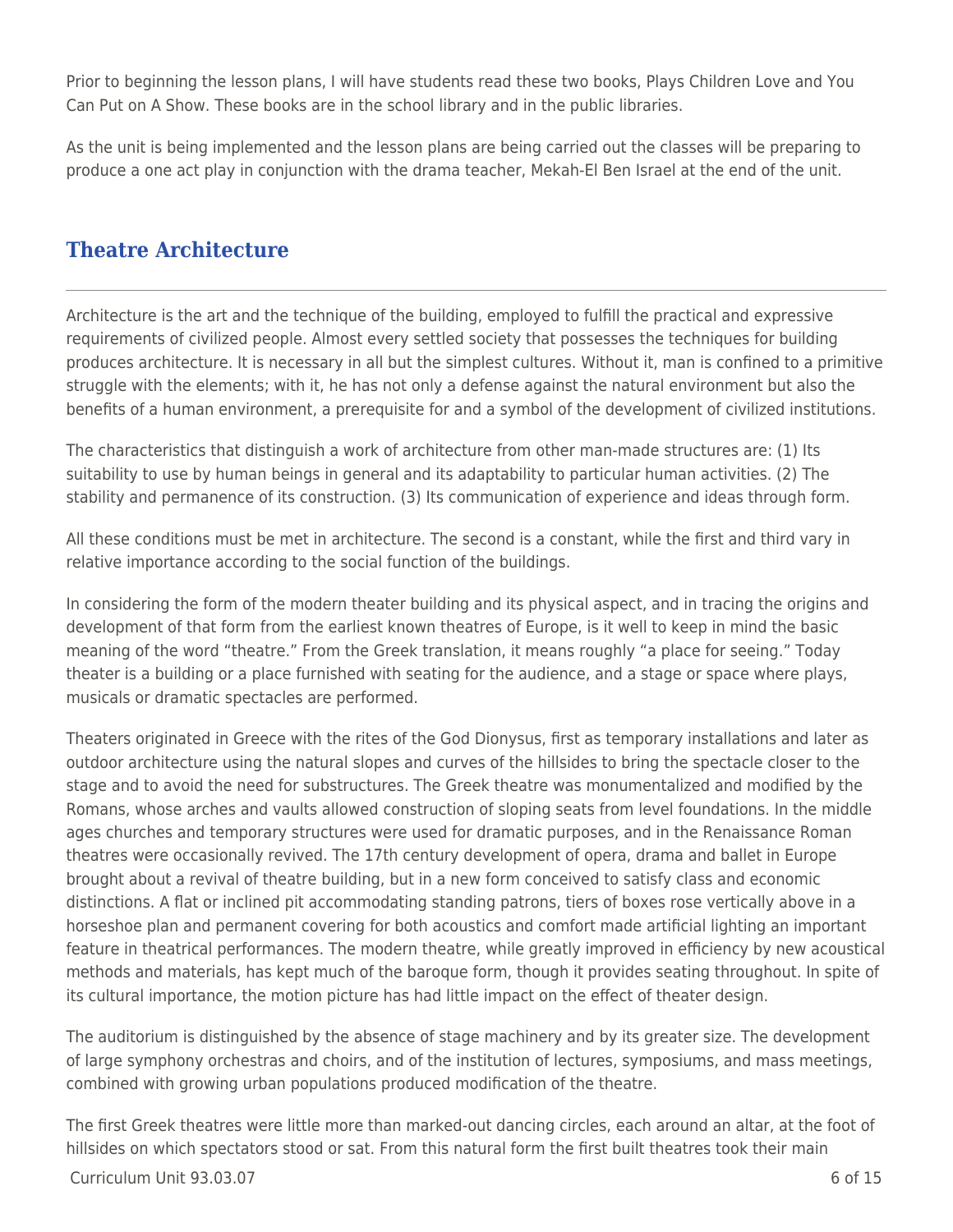outlines: a circle of orchestra for the chorus and actor or actors, and rising tiers of wooden seats, built against a hillside for the spectators. These seats extended usually around two thirds or more of the orchestra, since at this time dancing or movement was more important than acting, and there was no stage for the spectators to face. The one actual theatre that has survived is the magnificent theatre at Epidaurus, although archaeologists have uncovered foundations of theatres of this stageless type under several Greek-Roman or Roman theatres surviving in partial ruin. It should be kept in mind that in no period were any two Greek theatres exactly alike.

One conjecture is that the architectural form of the 6th century temple helped determine the shape of the stage building, which was later to be added at the edge of the circle opposite the seats. But the more widely accepted theory is that out of necessity a hut or tent was added at the edge of the orchestra as a retiring room for the actors, for changing of masks or costume, and that the stage building was in all later ages an elaboration of this shelterdressed, in the later Greek period, with those beautiful Architectural forms with which the Athenians adorned all their important structures.

Just when it truly became a stage building with studied relationship to orchestra and auditorium is a matter of conjecture. Here one sees the accretion of the three theatre features that characterize theatre building through many succeeding centuries: (1) auditorium; (2) orchestra; and (3) scene; names which persist even today. But at this time players and chorus appeared only in the orchestra, the scene remaining an architectural background to the action and a practical retiring house for the actors, structurally separated from the auditorium by entrances or runways.

Such was the theatre form when the 5th century B.C. dawned, and such it remained, with only slight changes. The architectural features and the height of the scene are still only to be conjectured, though excavation foundations at Athens indicate clearly the plan and limits of an early stage building, wider than the dancing circle and with ends projecting forward toward the auditorium.

Archaeologists have waged one of their bitterest battles over the question as to when the raised stage made it first appearance, but it is now almost unanimously agreed that in the "high" period of Greek drama there was no platform stage.

In Greece the theatres were regularly built in hillside hollows, thus avoiding need to build supporting framework for the tiers of seats, except at the ends of the rings. The auditorium was broken by up-and-down aisles with steps into a number of wedge-shaped segments of seats, and sometimes by one or more lateral aisles.

Architecture in France was controlled by the state; however, theatre architecture became imminent when a newly created Institute de France, an academy of fine arts, was established.

In America, as well as in other countries, architecture was controlled and basically copied from one country to the next.

Since the Renaissance the design and construction of theatres, their auditoriums and their stages, have been determined by three factors: (1) the relation of the actors to the stage and the stage setting; (2) the relation of the actors to their audience, as influenced by methods of acting and stage setting; and (3) the size and social status of audiences which patronize theatres and make then popular and potentially profitable.

As these factors change, the essential parts of the theatre change with them, namely the stage itself,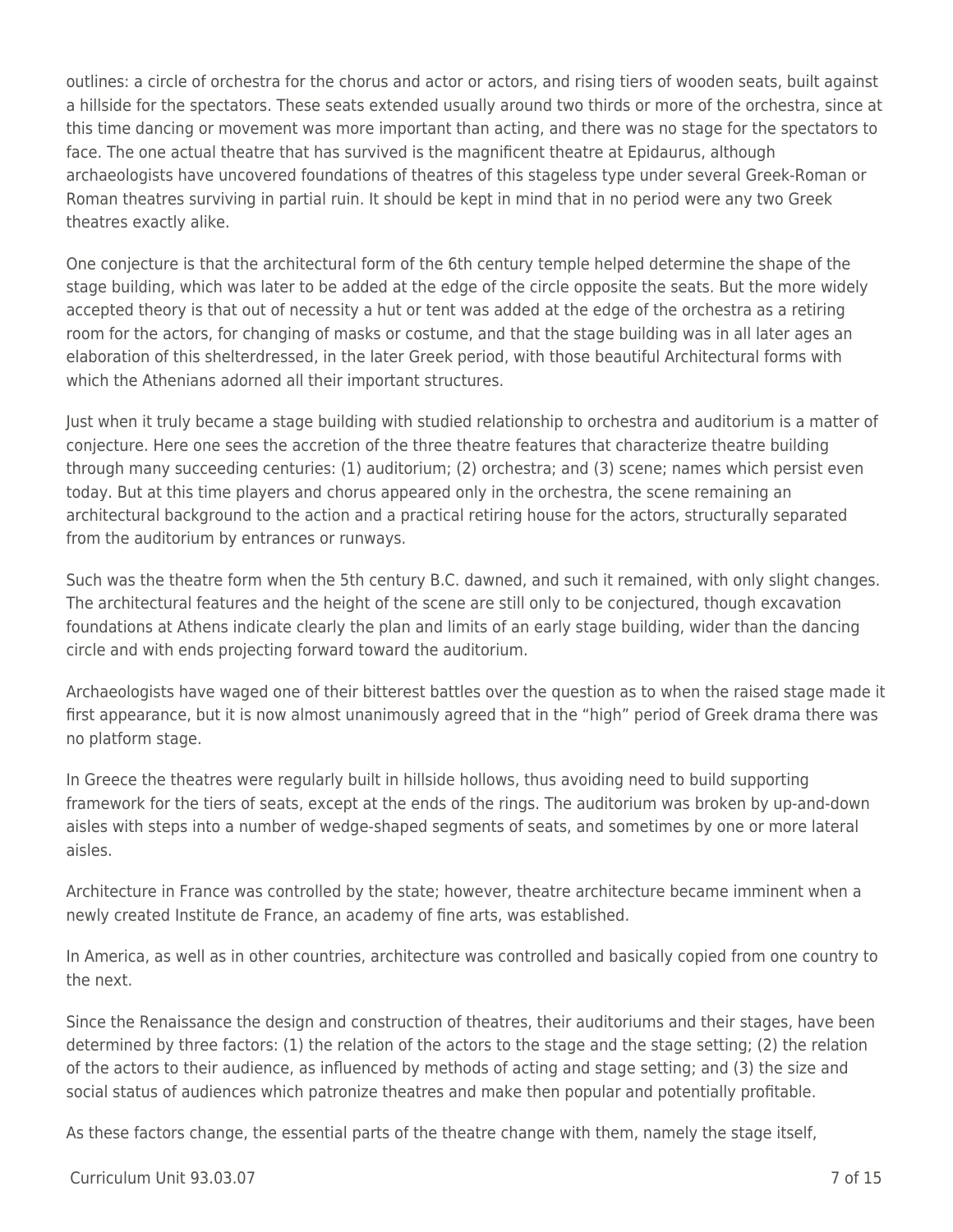including its apron or forestage, the dimensions of the stage house or backstage, the plan and seating arrangements of the auditorium.

No innovation, modern in its own day, has ever been wholly original. Each in turn has revived and modified theatre structures of earlier epochs and periods.

## **Lesson I**

#### *Objective:*

To describe characters

## *Activity:*

Write the following sentences on the board. Call on several volunteers to rewrite each sentence on the chalkboard, filling in the blanks. Have the students note how each rewritten sentence resulted in a different picture.

1. The girl's hair reached to \_\_\_\_\_\_.

2. Her arms were framed by the dress.

3. His eyes seem to every time he spoke to us.

4. His legs easily cleared the high pole.

5. Her fingers untied the rope  $\qquad \qquad$ .

## *Procedure*

After the students have done the activity, have them compare their responses to see how the descriptions of each face differed and how they were alike. After students have completed the assignment, ask different individuals to read their descriptions aloud without mentioning the quality they wish the description to convey.

Listeners should try to figure out what the the quality is from the description. Caution students that if they have named the quality in their descrip-tion to say the word blank instead of the quality when they read aloud. Ask the students to make up a character that might be unusually strong, or frightening, or another character of their choice. Then have the students write a detailed description of their character. Remind them to include details about the person's looks and actions that will help develop the description.

# **Lesson II**

#### *Objective:*

To Develop story problems from settings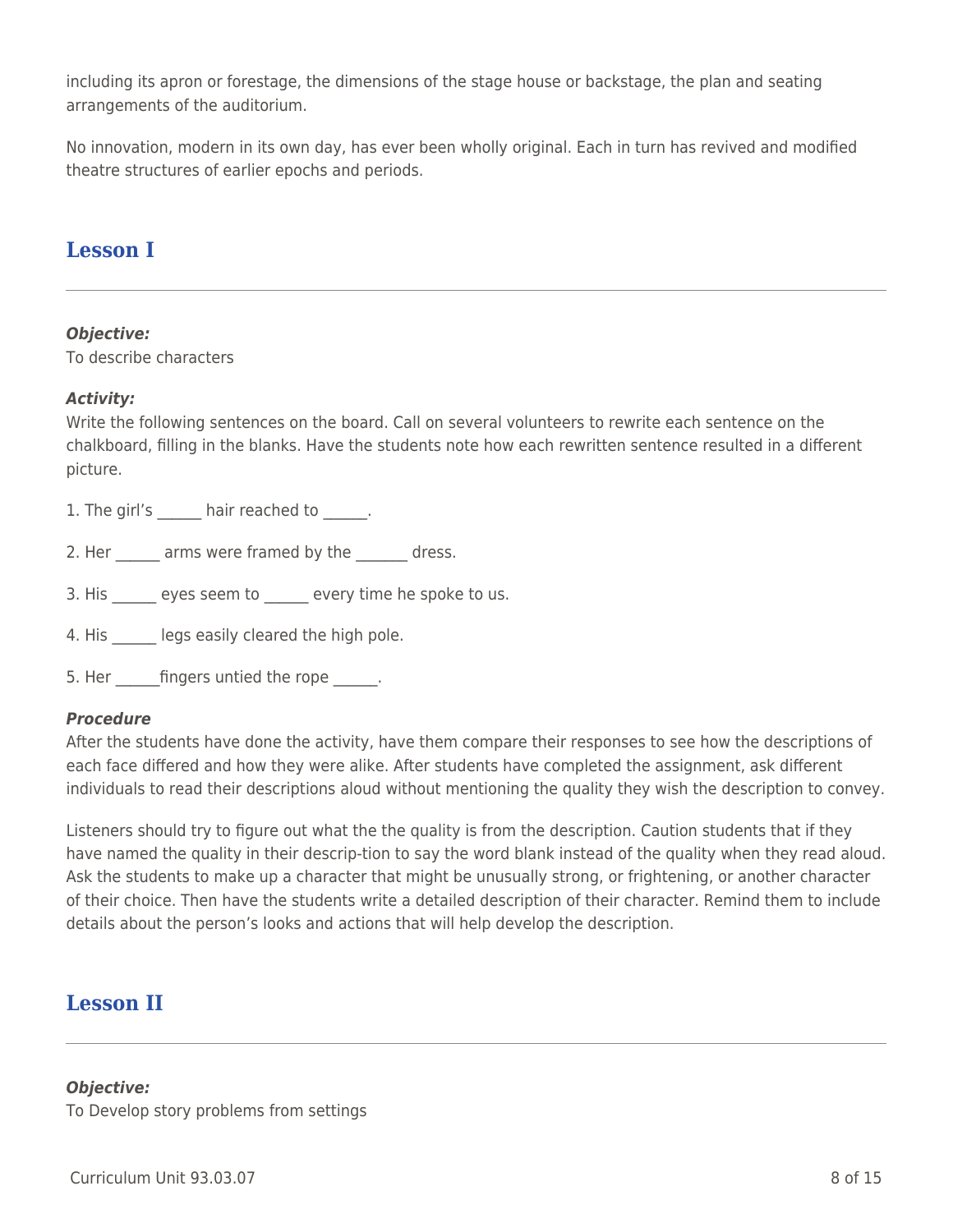Write the following list on the board. Call on volunteers to read each sentence aloud. Then ask students to decide what problems people would face in each situation.

- 1. People stuck in an elevator between floors.
- 2. Hikers lost in the mountains.
- 3. A skier caught in a blinding snowstorm.
- 4. A swimmer with a sudden cramp.

#### *Procedure*

After they have worked through the Introduction and Development sections, ask the students to reread the four paragraphs in the Development section, and speculate on who the characters in each paragraph might be and how they would solve their problem. Encourage the students to be as detailed as possible. Then, encourage a variety of responses by mentioning different kinds of stories, such as mystery, science fiction, and historical fiction.

#### **Reinforcing the Concept**

Ask the students make and describe which could be settings for dangerous situations. Allow students sufficient time to study the pictures. Then discuss these questions with the class. What problems could the characters face in each setting? What in the picture suggests this?

Ask the students to select from novels or stories descriptions of several different settings that would cause particular problems for the characters. Have the students read the descriptions aloud to the rest of the group. Discuss these questions with the group. What details make the setting real and vivid? What problem might a character face in each of the settings? What details in the description suggest this?

# **Lesson III**

#### *Objective:*

To develop characters through their actions.

#### *Activity:*

Write the following list of qualities on the chalkboard.

Call on volunteers to select one quality and to think of

an action the clearly demonstrates it.

kindness

anger

responsibility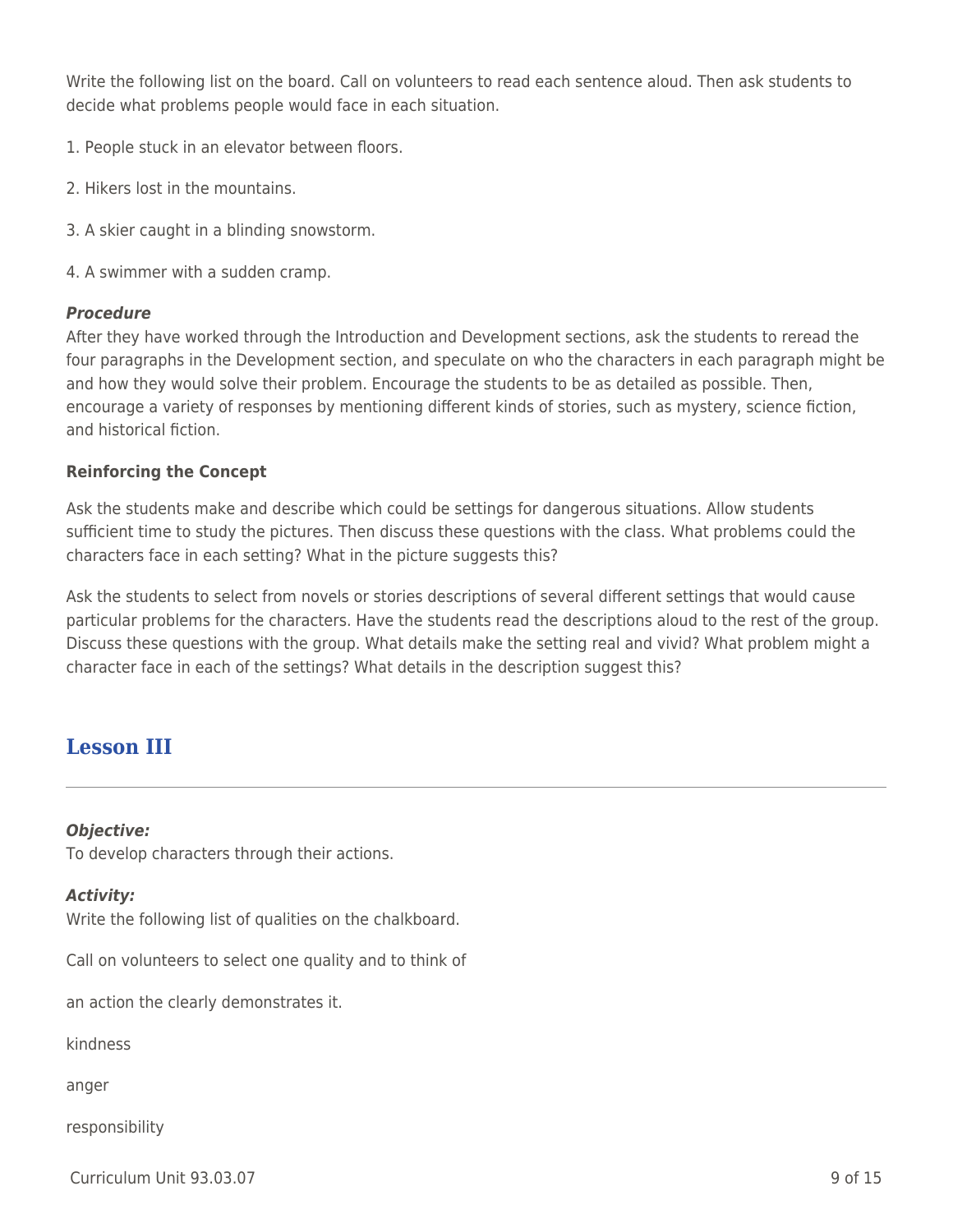#### irresponsibility

#### happiness

concern for the feelings of others and their property

#### *Procedure:*

As the students do the first activity in the Development section, ask them to give reasons for their opinions. Before the students write the activity in the Application section, you may wish to take a quality not listed. Have the students develop, as a group activity, a paragraph describing that quality and what actions would best demonstrate it. After the students have done the peer-editing activity, have volunteers read the paragraphs aloud. Ask the listeners to decide what quality is being discussed and to point out what what in the paragraph makes them think so. Compare the listener's opinion with that of the student editor.

#### **Reinforcing the Concept**

Ask students to select a character from a story, novel or play who displays certain qualities through his or her actions. Have a volunteer read the passages from the novel, story or play which best portrays the characters qualities. Discuss the character with the class. Have the students describe the characters in their own words and speculate on what other things the character might do.

#### **Expanding the Concept**

Divide the students into pairs. Have each pair choose on of the qualities listed, decide what action would best display that quality, and dramatize that action in short skit. Have the skits played for the rest of the class.

#### *Lesson IV*

## *Objective:*

To develop and act out a skit based on characters.

## *Activity:*

Ask the students to name a character in a play, movie or TV program that they enjoy watching, and use these questions to guide a discussion. What kind of person is the character? How do the characters actions show what kind of person the character is? How do the character's voice, gestures, dialogue and emotion show this?

#### *Procedure:*

Encourage the students to speculate freely when they answer the questions. Have the students use the questions to guide their planning. Ask students to select one of the role playing situations describes in the Session. Then group the students according to the situation they have chosen. Allow students sufficient time to prepare their skits. When they are ready, call on volunteers to act out their skits for the class. Have students provide questions for discussing each skit.

## **Reinforcing the Concept**

Ask the students to bring to class pictures or photographs of people. Have students study his or her picture and then give a brief character sketch.

## **Expanding the Concept**

Ask each student to improvise a brief skit in which he or she portrays a character such as a subway conductor,

Curriculum Unit 93.03.07 10 of 15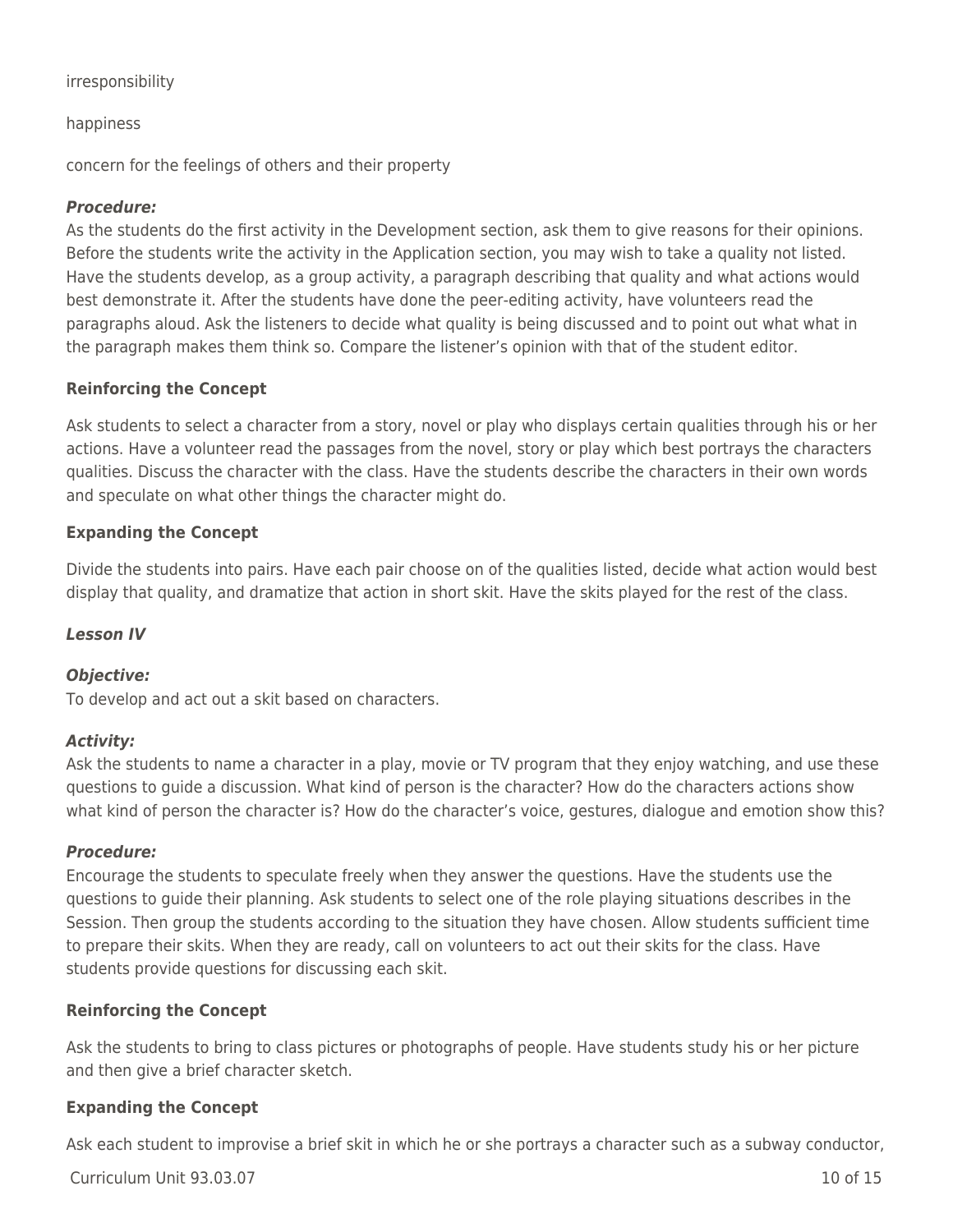a waitress, a teacher, a sales clerk. The characters should show the kind of people they are by the way they do their jobs. If they students prefer, have then work in teams.

# **Lesson V**

## *Objective:*

To develop and act out a short play.

## *Activity:*

Ask students to think about television programs they have seen recently. Put these questions on the board to guide a discussion. What was the name of the program?

Who were the main characters? What purpose did each character have? What problems did these different purposes cause? What happened at the beginning of the pro- gram? At the end? Summarize the discussion by telling the students that in answering these questions they have spoken about three things that are necessary for a play, characters; a problem caused by the character's purposes, a plot that tells how the characters solved or failed to solve the problem.

## *Procedure:*

Work through the introduction with the students. Ask then to suggest fantastic as well as realistic situations by asking the students to think of themselves as writing different kinds of plays; mysteries, science fiction, and perhaps plays that include ghosts. You might also wish to use this device in working through the development section. As the students answer the questions in this section, record the answers on the board for students to use when they do the activity. Divide the students into groups of four or five. Have each group work through the activity. When the groups have finished preparing and rehearsing their plays, call the entire class together. Have different groups present their plays for the class.

## *Goal:*

To familiarize students with the different aspects of the production of a play.

Mr. Ben-Israel will be conducting Lesson V since he devised it.

## *Objective:*

The majority of students will be involved in the direction and production of a class play. Every relevant aspect of theatrical techniques could be examined

## *Evaluation:*

An actual performance of the play could be evaluated by a group consisting of students and teachers.

I will be introducing a short one act play to the students. There are two classes, each class performing their own play. The plays will be performed during an assembly at the school.

First, Mr. Ben-Isreal will read the play. Then, after reading the play we will audition students for the different parts. Auditions should consist of having at least two students reading small parts of the play together. Hopefully, more than that number would be willing to audition and this will help to determine who would be best suited to play the different characters. Once the decisions have been made who will be featured in the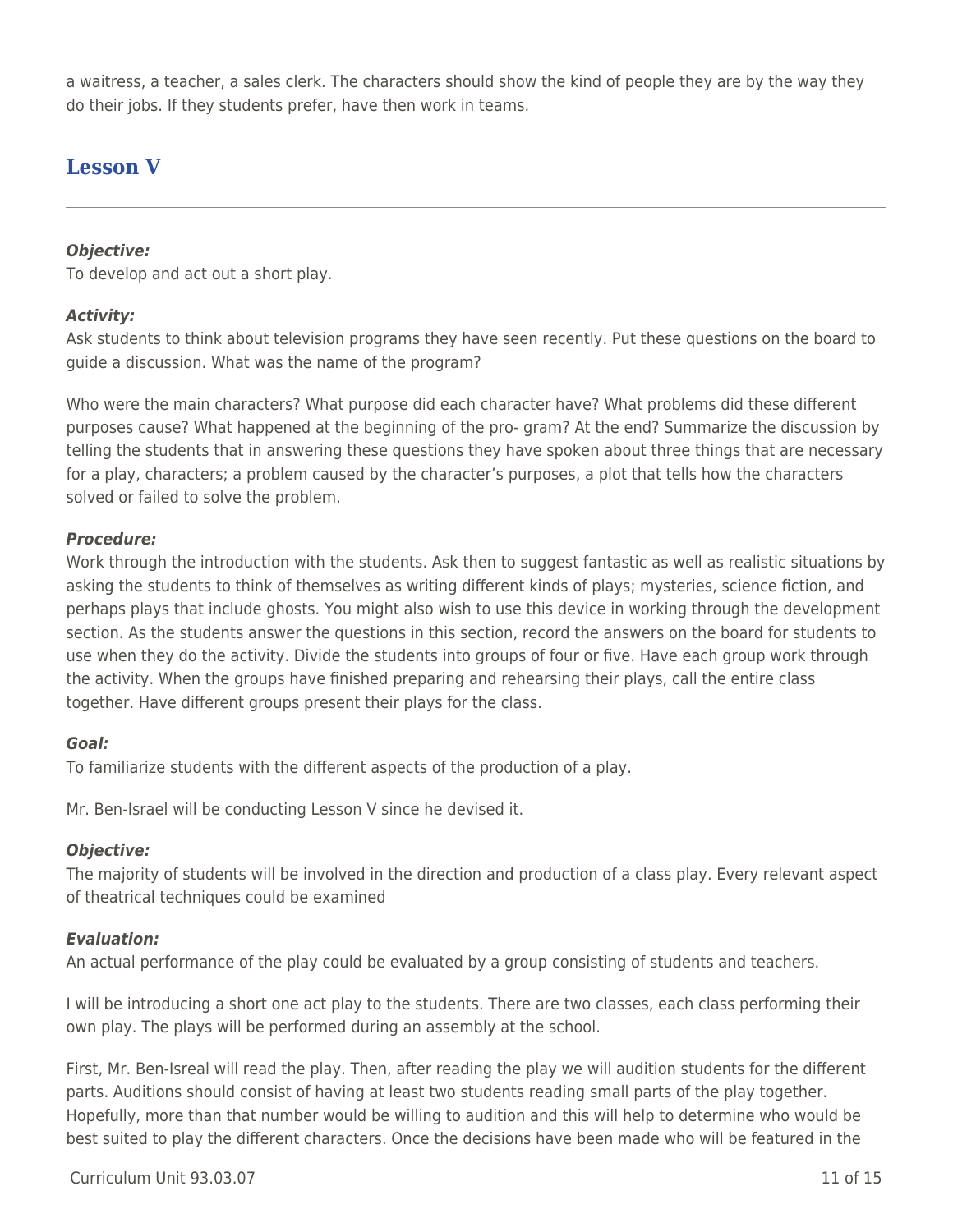acting roles, we can then determine how students can assist in other ways with the production. Our next step will be to begin rehearsing the play. Students will be reguired to learn their speaking lines on their own. During class time, we will work on Entrances, Movement, and the succession of the drama.

1. Entrances—How and when an actor appears on the stage.

2. Movement—The actions an actor performs within his character.

3. Succession of the drama—making the story unfold before the audience through the characters interaction and dialogue.

# **SUGGESTED ACTIVITIES**

Creative writing about one picture Define the following and use each term in a sentence

- a) choreographer
- b) auditions
- c) script
- d) drama
- e) comedy
- f) producer
- g) director
- h) costume
- i) stage presence
- j) manager
- k) props

Have the students select a theater from one of the countries listed and write a report about it.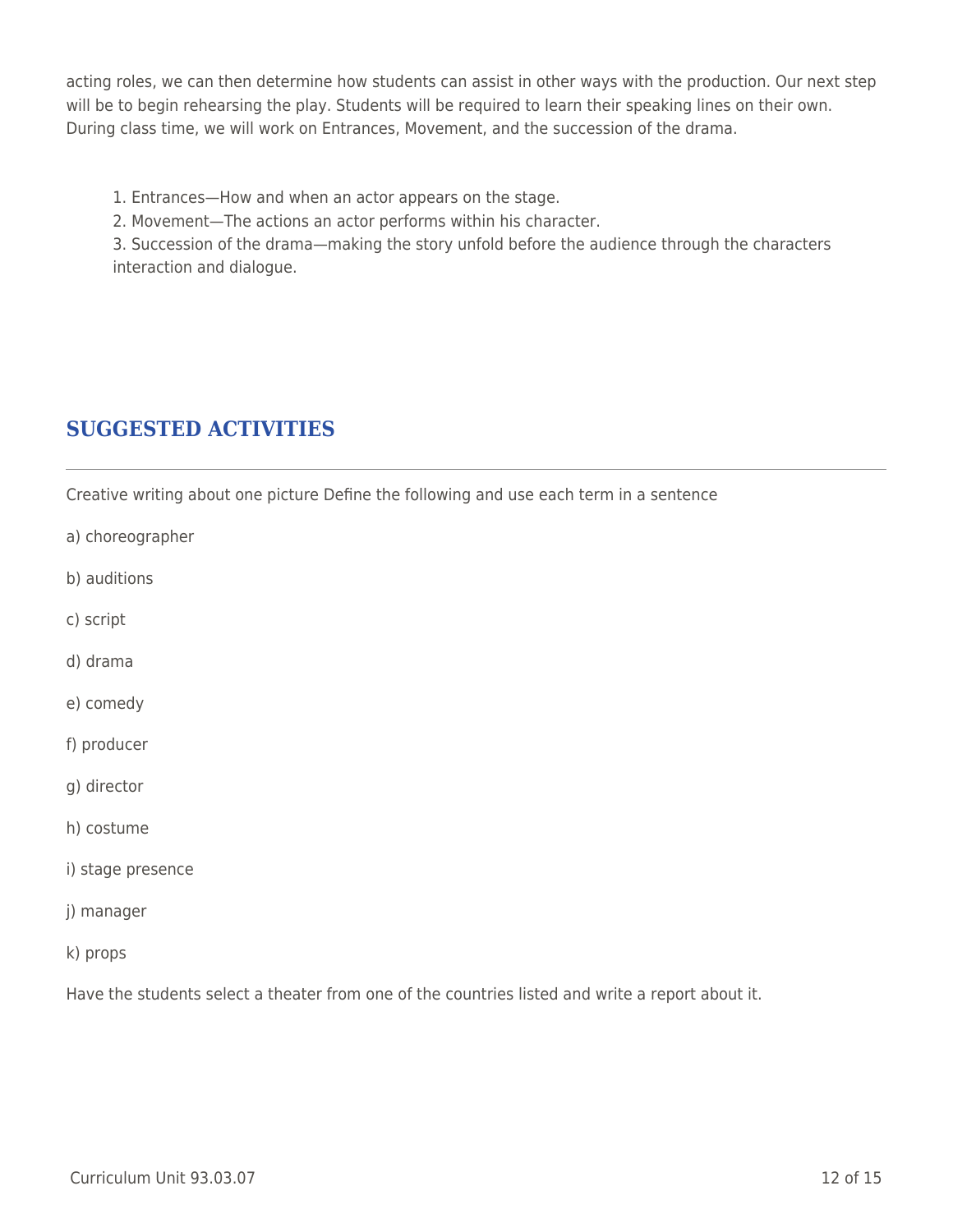## **Resource List**

This list may be used to contact people in order to see a play or arrange with the proper theater personnel to tour a theater.

Mekah-El Ben Israel

Drama Teacher

University of New Haven

300 Orange Avenue

West Haven, CT 06516

789-1198

Palace Performing Arts Center

246 College Street

New Haven, CT 06511

789-2120

Shubert Performing Arts CEnter

247 College Street

New Haven, CT 06511

624-1825

Yale Repertory Theater

1120 Chapel Street

New Haven, CT 06511

432-1515

Long Wharf Theater

222 Sargent Drive

New Haven, CT 06511

782-4282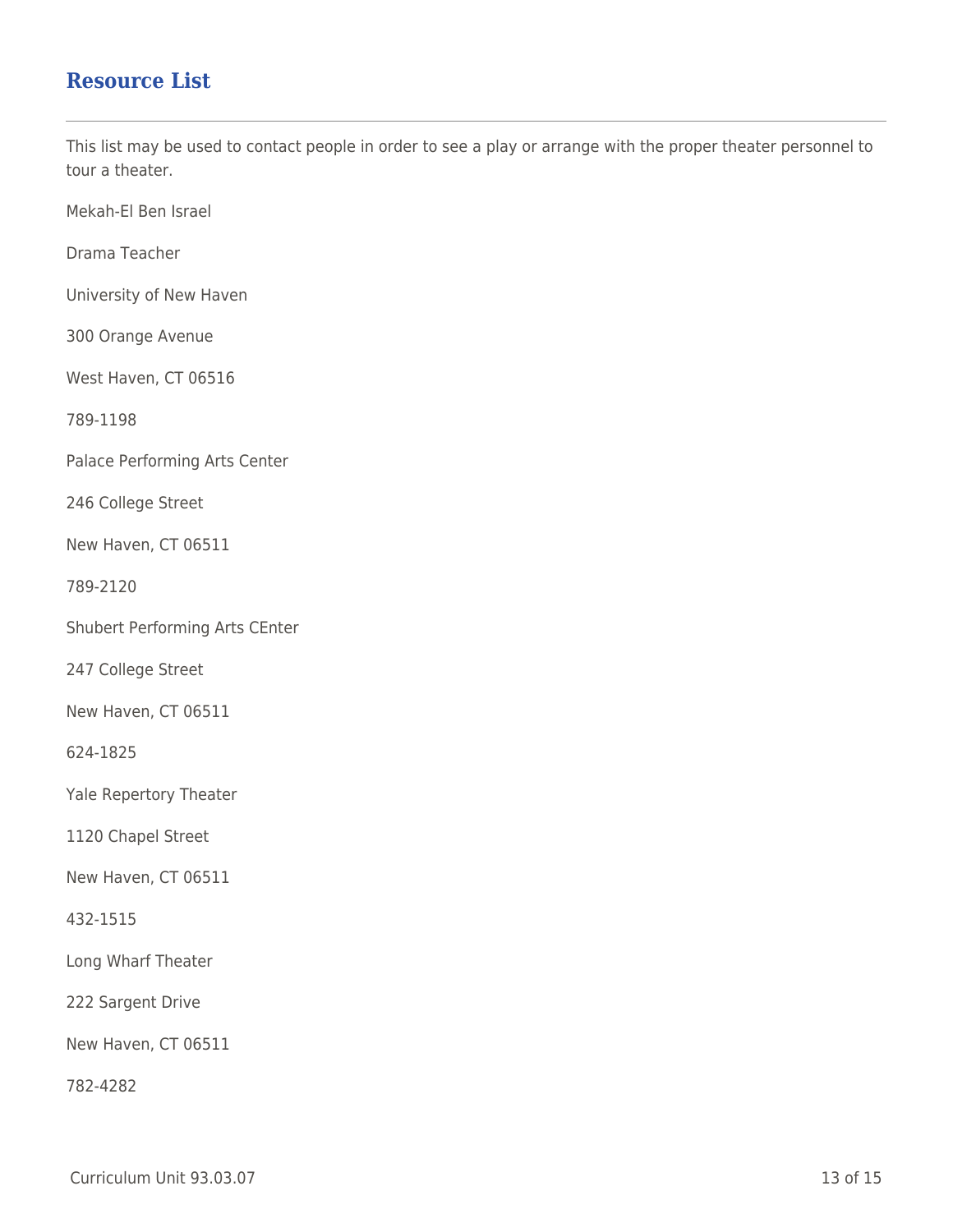# **Bibliography and Suggested Reading for Teachers**

Bartoe, Arthur, The Diretor's Voice : Washington, D.C.: Theater Communications Group, 1988. This book takes a major step toward presenting interviews with some leading artists and their methods of collaborating with actors, designers, and playwrights.

Bentham, Frederick, The Art of Stage Lighting : London: Pitman House Limited, 1980 This book explains the differences in stage lighting.

Bently, Eric, What is Theater : New York: Antheneum, 1968. The author explains what is theater and also criticizes it.

Brockett, Oscar G., History of the Theater : Boston: Allyn and Bacon, Inc., 1977. This book traces the development of the theater from its beginning until 1976.

Cheney, Sheldon, The Theater : New York: David McCoy Company, Inc. 1972. This book is a concise history of the institution and the art of the theater. It encompasses theaters throughout the world.

Cole, Toby & Chinoy, Helen, Actors on Acting : New York: Crown Publishers, 1970. This book deals with actors and their training.

Cracraft, James, The Soviet Union Today : Chicago, The University of Chicago Press, 1988. This book provides a comprehensive introduction to contemporary Soviet reality. The theater information is on pages 264-266 and 270.

Geisinger, Marion, Plays, Players, and Playwrights : New York: Hart Publishing, 1971. This book is a pictorial pantheon of the world's greatest playwrights, actors, actresses, stage designers, and stage directors.

Gilette, A.S., Stage Scenery: New York: Harper & Row, 1981. He discusses the changes that have taken place in the construction of scenery in the theater on stage.

Henderson, Mary C., Theater in America 200 Years of Plays, Players, and Productions : New York: Harry N. Abrams, Inc., 1986 The author deals with American life and thought as well as the most influential theaters on earth and in America.

Hobson, Harold, Theater in Britain: Oxford: Phaidon, 1984 This book is about theaters in Britain and is is the authors view. It is also the story of British theatre since 1920.

Service of Columbia Record Club, Soviet Union, Russia and the Republic: Color Slides with accompanying textbook, New York: 1960.

Stell, Joseph W., The Theater Student : New York: Richards Rosen Press, Inc., 1970. This book deals with training the student and the scenery that surrounds them.

Encyclopedia Britannica , Inc., Volume #22, Pgs. 28-37. Chicago, William Benton Publisher, 1960.

Encyclopedia Britannica , Inc., Volume #2, Page 276, Chicago, William Benton Publisher, 1960.